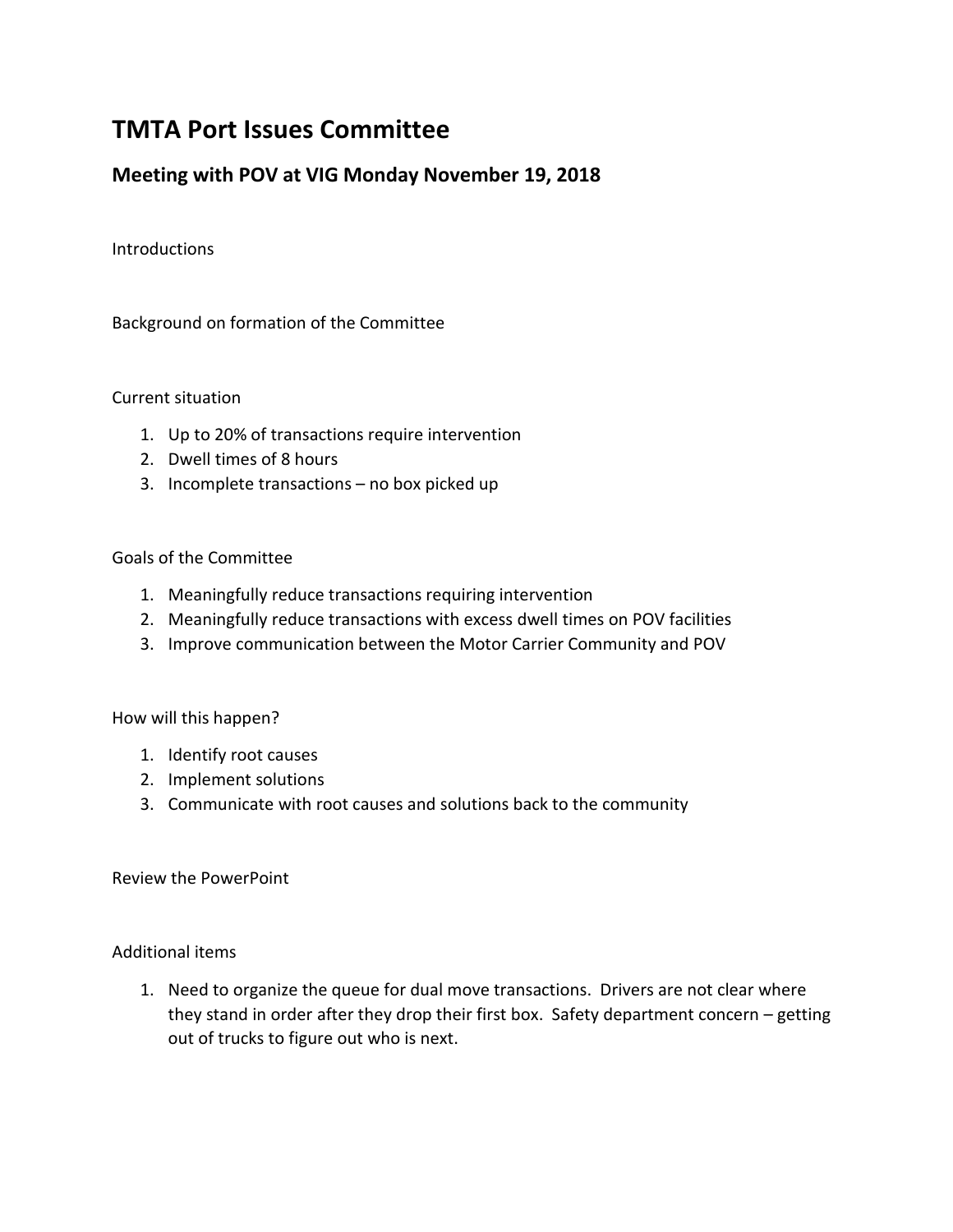# **Attendees:**

Allen Campbell – National Sales Manager, Givens Transportation

Bob Eveleigh – Chief Operating Officer, Port City Transportation

Charles Glover – GTL Transport

Jake Darrell – Fleet and Safety Manager, DB3 Logistics [not in attendance – stuck at PMT]

Kevin Price – Sr. VP Operations

Patrick Jefferson – Gate Operations/Landside Operations VIG and NIT

Mark Higgins – Systems

Tom Christman – Reservation System VIT and NIT

Vance Griffin – VP Operations

## **Start Time**

11:00 a.m.

## **End Time**

12:45 p.m.

## **Location**

VIG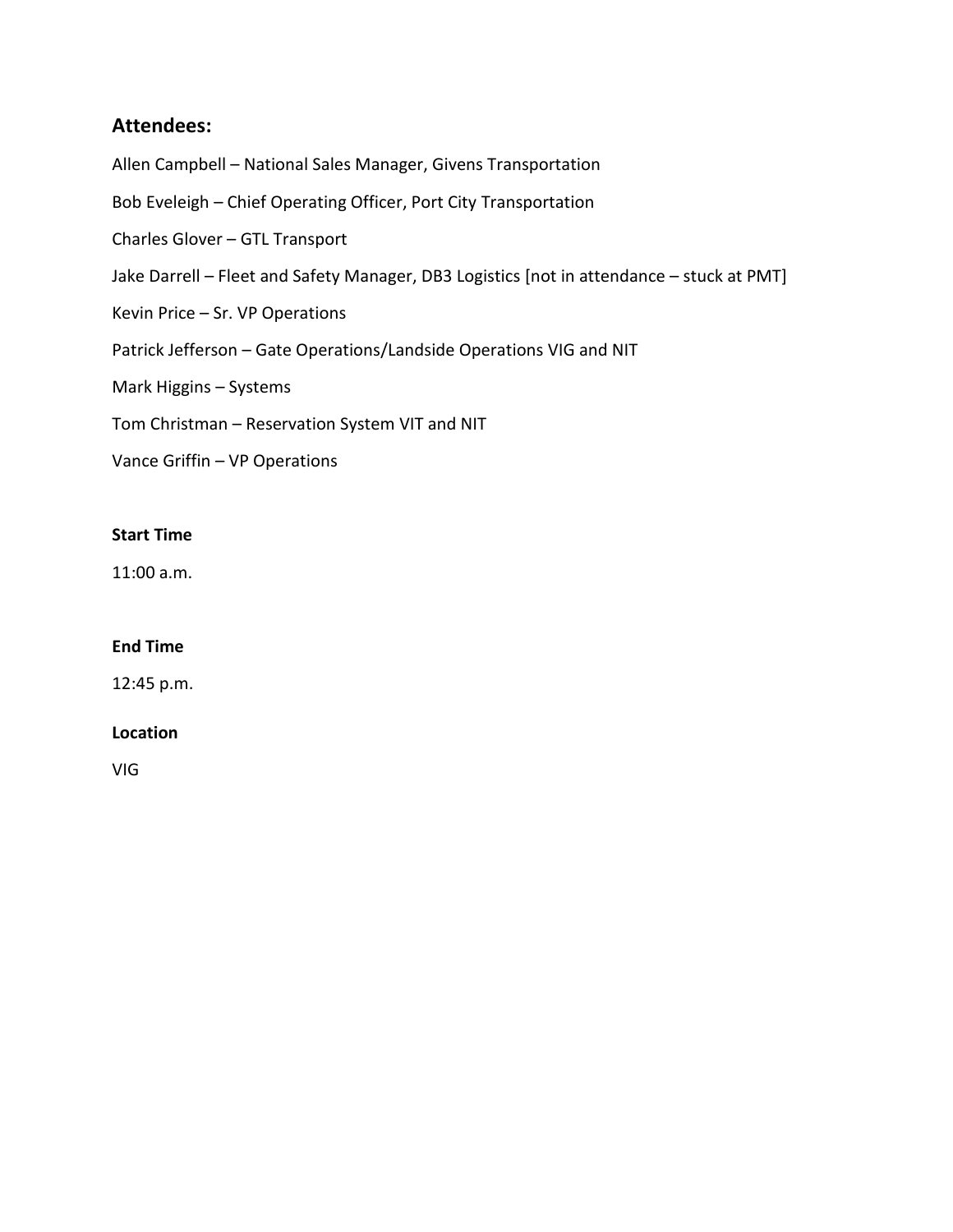# **Notes/Findings from 11-19-2018 Meeting**

## **Dwell Time**

Port is finding drivers going to a different stack than their ticket indicates. System does not take any action when that occurs because the driver should not be in that stack. Three reasons this is occurring: 1) driver is going to a different stack on their own (when making empty drops) or 2) driver is redirected by Port personnel incorrectly or 3) driver is redirected by Port personnel but they do not update the system to show new truck location. Port is retraining personnel to avoid #2 and #3. Port is educating drivers who go to wrong stack. Motor Carrier community can pass the word to drivers to not go to any stack other than the one their ticket shows. During the discussion we determined that ProPass reads the truck is in the wrong stack. We asked Mark Higgins to look into how that read can be captured and used to get the truck into the correct stack and serviced.

Exception clerks, the ones who identify and react to trucks on port too long, have been turning over at a high rate. This has led to a need to retrain to make them effective. Port is undertaking retraining existing staff. Not clear what is driving the turnover. More follow up required.

We discussed boxes being mounted backwards and wrong box mounts. The first is attributed to a number of new hires in the water side cranes not stowing boxes in the proper direction. The second probably has several causes that we will dig into more.

N4 was stowing too many imports from a single ship call in a single stack leading to congestion in that stack. A rewrite to the stowage algorithm has been written and tested by another port. The algorithm spreads the imports among more stacks, let's say 6 as an example, which would increase the number of those boxes that can be mounted per hour.

There were too many empties in the stacks. The early and sustained peak season resulted in more empties in the stacks than desired. This resulted in reduced crane efficiency. In the past few weeks the number has declined but still remains high. Ship lines currently have too many full exports to evacuate more. The group noted the need to collect and use more information on imports, exports and returns to advance plan for empty containers and to avoid stack congestion and last minute operational changes.

The Port is shifting some ship calls to NIT as too many import services currently call on VIG. First change occurred this past weekend (11-17/18-2018). Port is looking to rebalance the import loads to take pressure off VIG.

We discussed the number of transactions that do not result in a driver leaving with the box he/she came for. Let's call those 'abandoned' reservations. We determined that there are too many reason codes and not enough of the codes clearly identify causes that would lead to corrective action by the Port. The list of reasons will be reviewed and cut down. The short list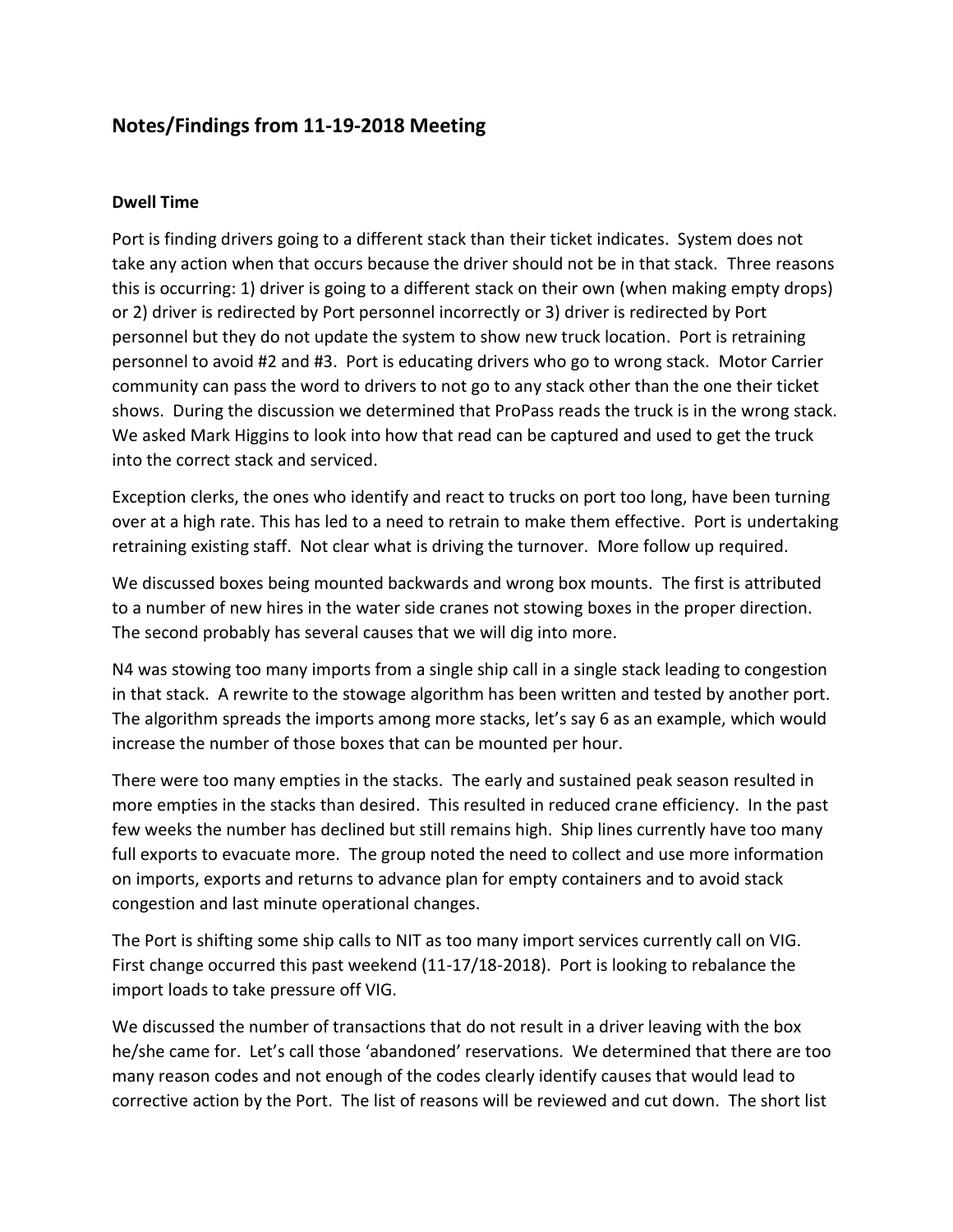will be focused mainly on items that the Port should act on rather than driver related items like 'feeling ill and need to go home'. Clerks will be trained on asking for and getting the right reason. The list will be shared with the Motor Carrier Community so drivers will know what reasons to give to the clerk like 'box can't be found', no 20' chassis available', 'no gensets', etc. We will discuss more in future meetings.

There is a new lighting system in the stacks. The new system is LED and consists of a Blue light, Red light, Green light and possibly one more (not clear). The Port will publish the key to what the lights mean but for now our understanding is:

- 1. Blue light something is wrong with your transaction. Exit your truck and push the yellow help button. If there is no yellow button call Customer Service.
- 2. All lights flashing your ProPass scan has been read and you will be serviced soon. Light flash for about 20 seconds.
- 3. Red Exit the truck and stand on the pad.
- 4. Green service complete. Return to your truck and leave.

Next meeting (11-28-2018) we hope to look in detail at the results of the Summer 2018 dwell time study to look for additional changes that can be made.

## **Communications**

Text alert system is having problems. Not all signed up users are getting texts or getting them reliably. Vance will check to see if users need to sign up again or whether the system is too broken. The Port is installing a new text alert system to address the failings of the current system. Until that occurs the Port will use additional emails to communicate with us.

## **Safety**

We discussed the difficulty drivers waiting in the transfer zone have determining what order trucks will be serviced. Drivers currently get out of their trucks and talk to other drivers to figure out who is next in line. This is undesirable from a safety perspective and inefficient. A clean transfer zone would help but we also asked the Port to look at a better way to organize the transfer zone when congestion occurs.

## **Equipment**

Stacked Chassis – most are 18+ years old and not repairable. All are being disposed of. New chassis are being brought in to increase supply. Current utilization is 84%.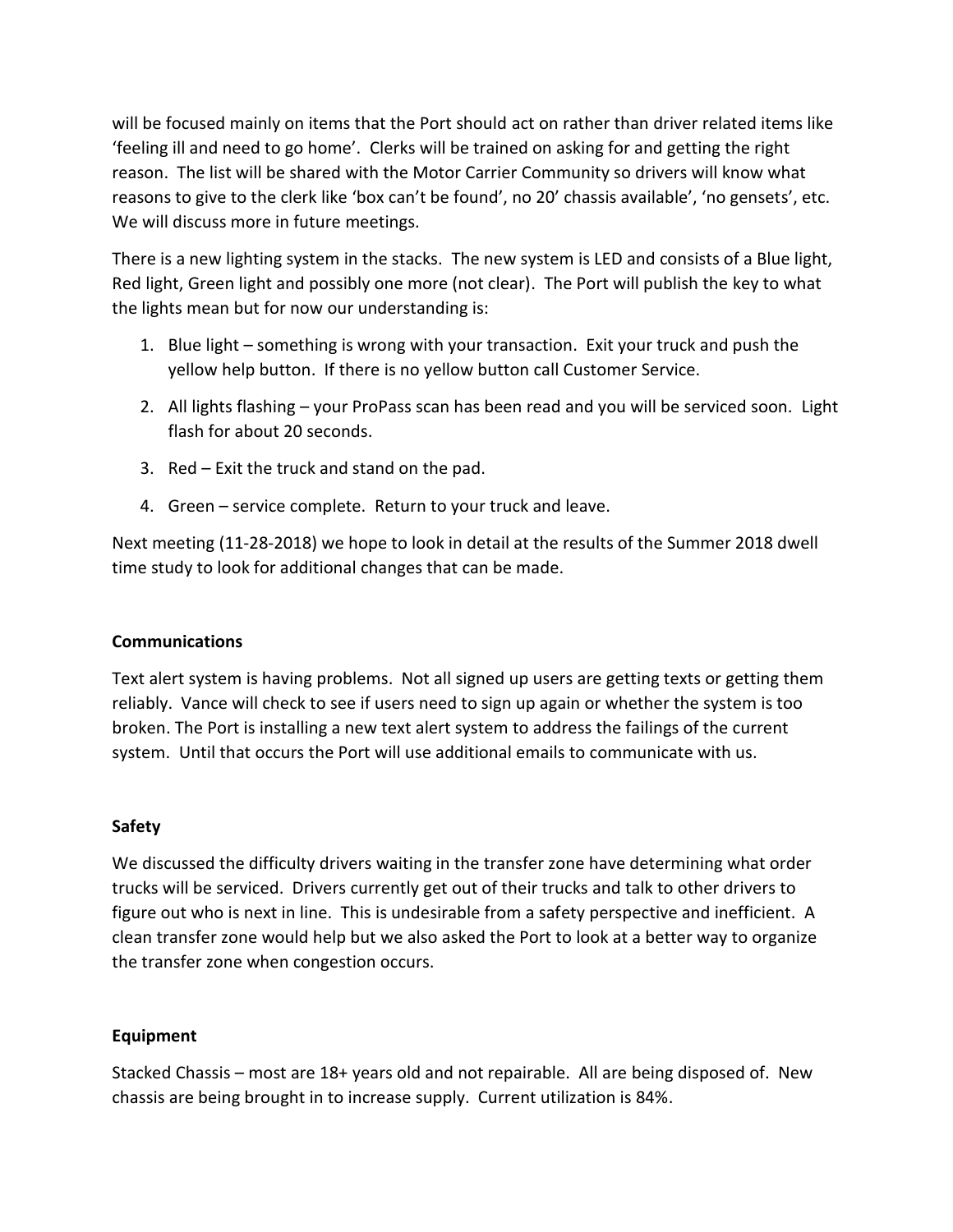## **Customer Service**

The Committee identified four problems with Customer Service. Three involved phones:

- 1. Repeated hang ups by Customer Service personnel (phone picked up then hung up quickly with no answer)
- 2. Fast busy callers receive a fast busy signal indicating the phone system is overloaded with calls.
- 3. No answer the phone rings but no one answers during regular operating hours.

All of these issues were a surprise to the Port. They have committed to look into each one for a solution. For item 2, our impression is the Port hopes this will cease as operations improve. We will address again.

## **Port Operations**

The Port is looking for ways to make operating hours and the services available during those hours more consistent. They face hurdles to make all hours the same. We have provided a spreadsheet for the Port to complete so we can jointly look at the hours of operation and services available during those hours with the goal of identifying the gaps. We anticipate the spreadsheet will be published on the ProPass site as a resource for the Motor Carrier Community.

## **Reservations**

Mark Higgins is working on improving the information the reservation system provides to us. We discussed:

- 1. Providing visibility into the single and dual move options available.
- 2. Having the system provide more detailed explanations when a transaction is not accepted so Motor Carriers can look for options that will work.
- 3. Having the ability to load the containers we want for given day and find out where they are located so we can plan more dual moves or recognize when we have too many in a single stack.

We discussed the inability of Motor Carriers to get reservations between 8 and 11 am. As a first step the Port will visit with GTL to look for answers.